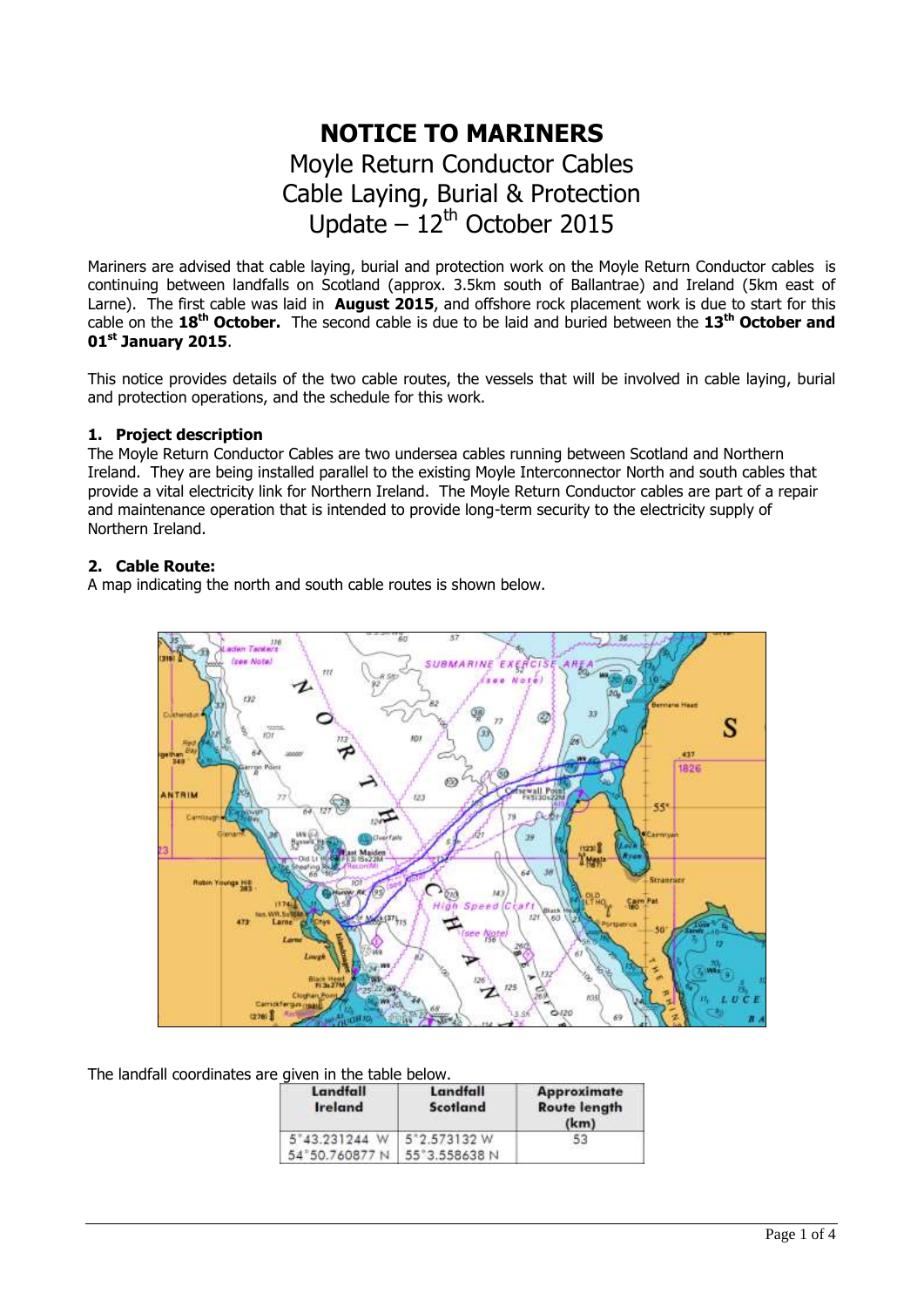To ensure the safety of the cables and other sea users, both cables will be buried along most of their length. Rock protection shall be used where cable burial is not possible (such as at the crossings over existing cables or where the seabed is too hard for burial).

## **3. Cable laying and burial vessel**

The Moyle Return Conductor Cables will be surface laid and then buried using the purpose-built vessel Nexans Skagerrak. This vessel is 118.25m long, has a beam of 32m and can carry up to 7,000t of cable. More information about the vessel can be obtained from the Nexans website [here](http://www.nexans.com/eservice/Corporate-en/navigate_191919/C_S_Nexans_Skagerrak_cable_laying_vessel.html)<sup>1</sup>.



During cable laying operations the vessel will be restricted in the ability to manoeuvre, and other vessels are asked to give a wide berth.

Nexans Skagerrak will display the prescribed lights and signals for underwater operations and will be monitoring VHF Channels 12 and 16.

The location of *Nexans Skagerrak* can be followed using AIS [here](http://www.marinetraffic.com/en/ais/details/ships/shipid:305539/mmsi:257253000/vessel:NEXANS%20SKAGERRAK)<sup>2</sup>.

#### **Guard vessels**

-

Guard vessels will be stationed as appropriate along the cable routed during installation and burial to ensure the safety of marine users. These vessels are being supplied by the Scottish Fishermen's Federation (SFF) and the National Federation of Fishermen's Organisations (NFFO).

<sup>1</sup> [http://www.nexans.com/eservice/Corporate-en/navigate\\_191919/C\\_S\\_Nexans\\_Skagerrak\\_cable\\_laying\\_vessel.html](http://www.nexans.com/eservice/Corporate-en/navigate_191919/C_S_Nexans_Skagerrak_cable_laying_vessel.html)

<sup>2</sup> <http://www.marinetraffic.com/en/ais/details/ships/shipid:305539/mmsi:257253000/vessel:NEXANS%20SKAGERRAK>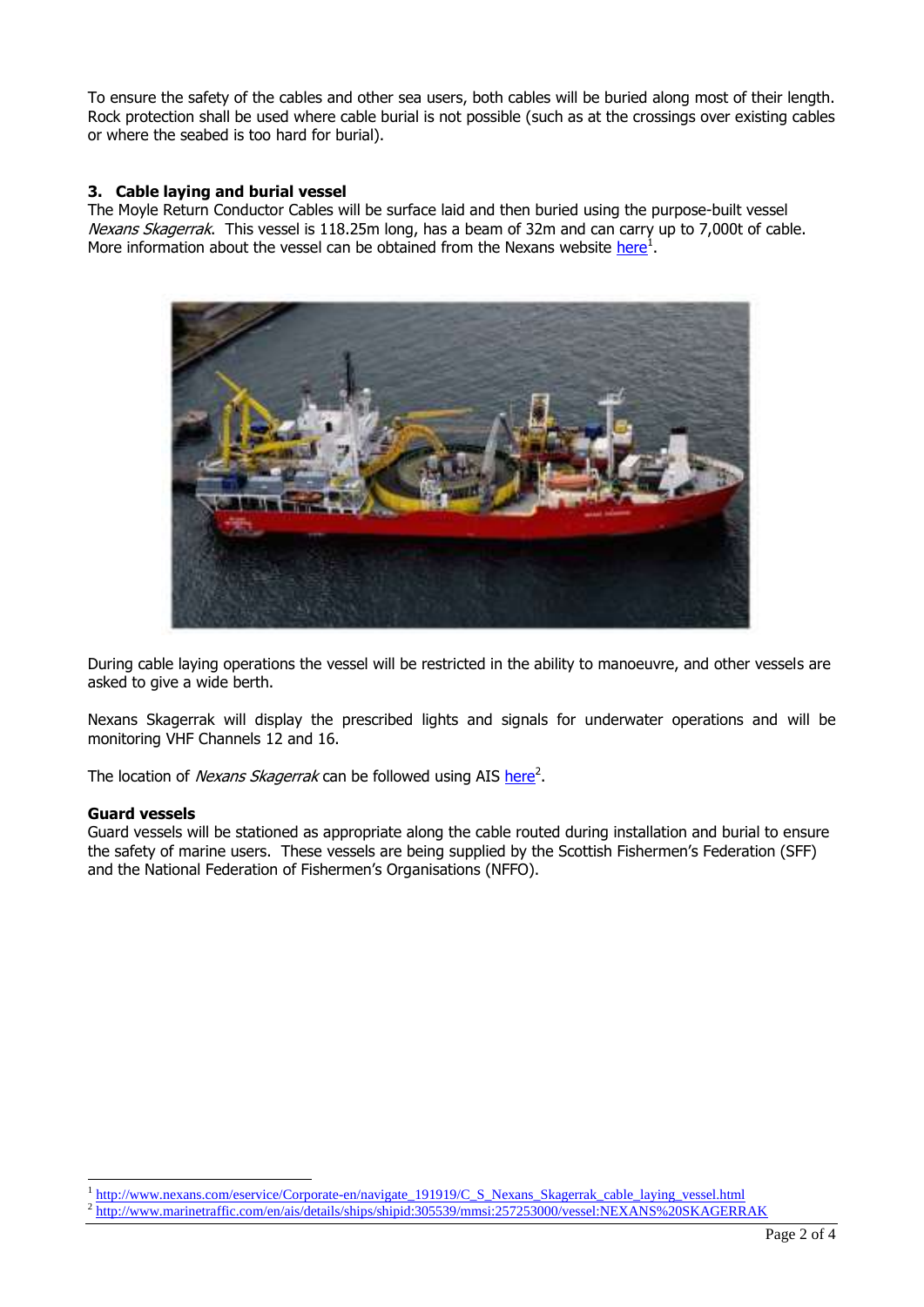## **4. Rock protection vessel**

Rock protection work has been partly completed on the shallow water sections of the North cable. Remaining Rock protection work nearshore and in the deeper water is due to be carried out by the fallpipe vessel Rockpiper. The Rockpiper is 159m long and has a beam of 36m. More information about the Rockpiper, including its present location, can be found [here](http://www.marinetraffic.com/en/ais/details/ships/shipid:225257/mmsi:244137000/vessel:SEAHORSE)<sup>3</sup>.



Whilst the *Rockpiper* is conducting the rock placement and supporting operations, it will be **Restricted in the Ability to Manoeuvre**. All vessels operating within this area are asked to keep clear of the vessel, 500 metres ahead, 1000 metres abeam and astern of the vessel to maintain a safe distance.

During operations the vessel will display the appropriate day shapes/signals and at times of reduced visibility the appropriate lights as required by the IRPCS. The vessel will also actively transmit an AIS signal. A continuous listening watch will be maintained on VHF Channel 16 and 12 DSC.

#### **5. Project timetable**

The timetable for installation of the two Moyle Returns cables is summarised in the table below.

| <b>Activity</b>               | <b>North Cable</b>               | <b>South Cable</b>                       |
|-------------------------------|----------------------------------|------------------------------------------|
| <b>Cable laying</b>           | Completed, August 2015           | $12^{th}$ -20 <sup>th</sup> October 2015 |
| <b>Cable burial</b>           | Completed, August - September    | $20th$ October – 1st December 2015       |
|                               | 2015                             |                                          |
| <b>Nearshore rock</b>         | Completed, August - October 2015 | <b>March 2016</b>                        |
| protection                    |                                  |                                          |
| <b>Rock protection (fall-</b> | $18th - 29th$ October 2015       | 1st December 2015 - $01th$ January 2016  |
| pipe)                         |                                  |                                          |

Note that all dates are dependent on favourable weather and sea conditions.

<sup>3</sup> <http://www.marinetraffic.com/en/ais/details/ships/shipid:122291/mmsi:209449000/vessel:ROCKPIPER>